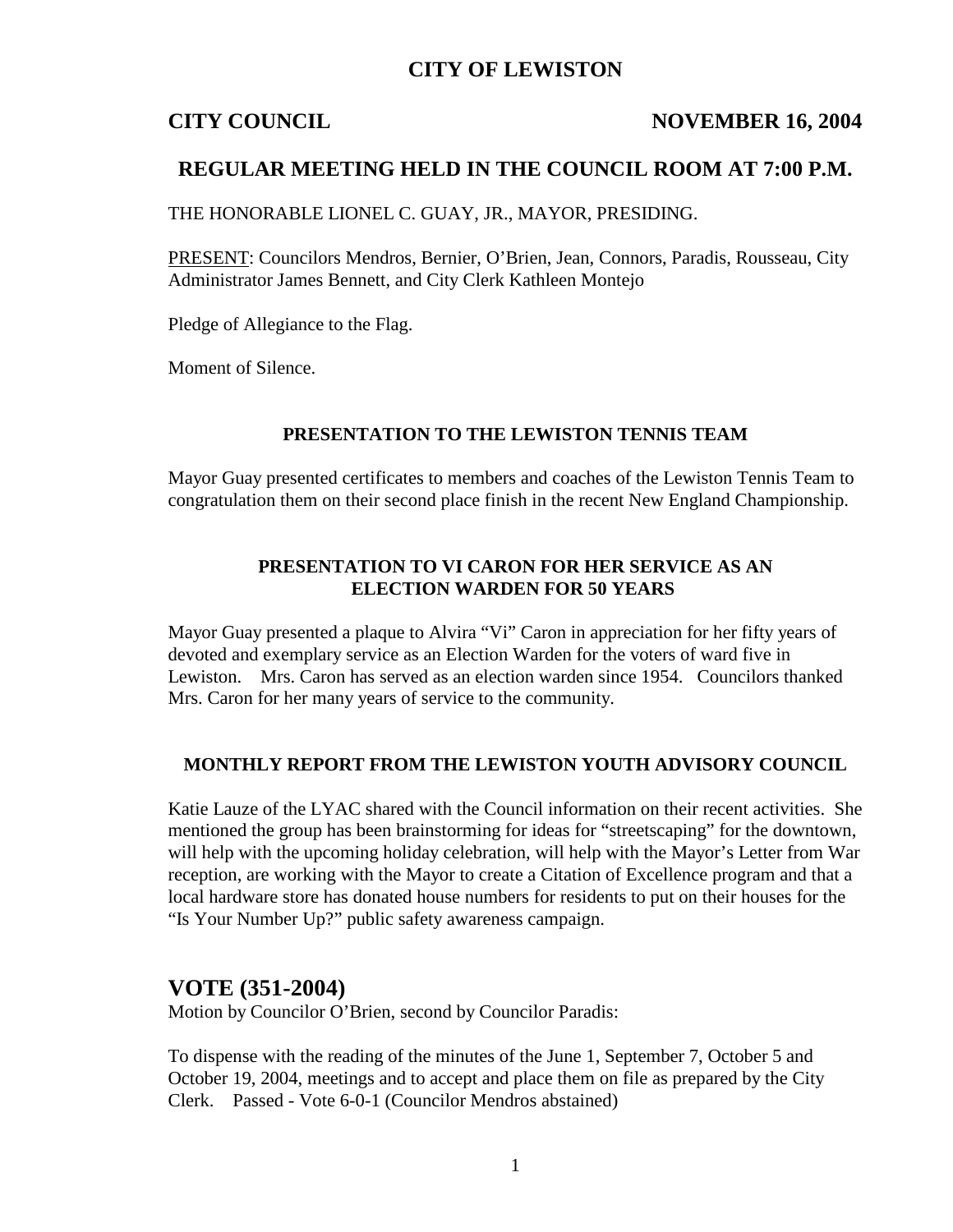## **AMENDMENTS TO THE TRAFFIC SCHEDULE**

## **VOTE (352-2004)**

Motion by Councilor Jean, second by Councilor Connors:

To approve the following amendment to the Traffic Schedule:

Section 38 - Stop Signs

HILTON PLACE  $1$  sign at Brentwood Avenue

Passed - Vote 7-0

## **VOTE (353-2004)**

Motion by Councilor Jean, second by Councilor Connors:

To approve the following amendments to the Traffic Schedule:

Section 21 - Parking Time Regulated, 15 minutes - 8:00 am to 6:00 pm

| <b>WALNUT STREET</b> | Beginning at a point located 25' north of the northwest of the         |
|----------------------|------------------------------------------------------------------------|
|                      | intersection of Walnut Street and Pierce Street extending easterly for |
|                      | a distance of 44'. (2 spaces)                                          |

Beginning at a point 25' from the northeast corner of the intersection of Walnut Street and Pierce Street and extending easterly on Walnut Street for a distance of 40'. (2 spaces)

Passed - Vote 7-0

## **VOTE (354-2004)**

Motion by Councilor Jean, second by Councilor Connors:

To approve the amendments to the Traffic Schedule, Section 6 - Parking Meters - Time Limitations - 15 Minutes; Section 7 - Time Limitations - 1 Hour; Section 8 - Parking Meters Time Limitations - 2 Hours and Section 9 - Time Limitations - 4 Hours, to reflect the current location of parking meters. Passed - Vote 7-0

#### **STREET ACCEPTANCE FOR A PORTION RADIO CIRCLE**

## **VOTE (355-2004)**

Motion by Councilor Jean, second by Councilor Connors:

ORDERED, That a portion of Radio Circle, with the boundaries and measurements of the same, as laid out and reported by the legal description, be hereby accepted, allowed and established as a public street or public way for the use of the City of Lewiston. Passed - Vote 7-0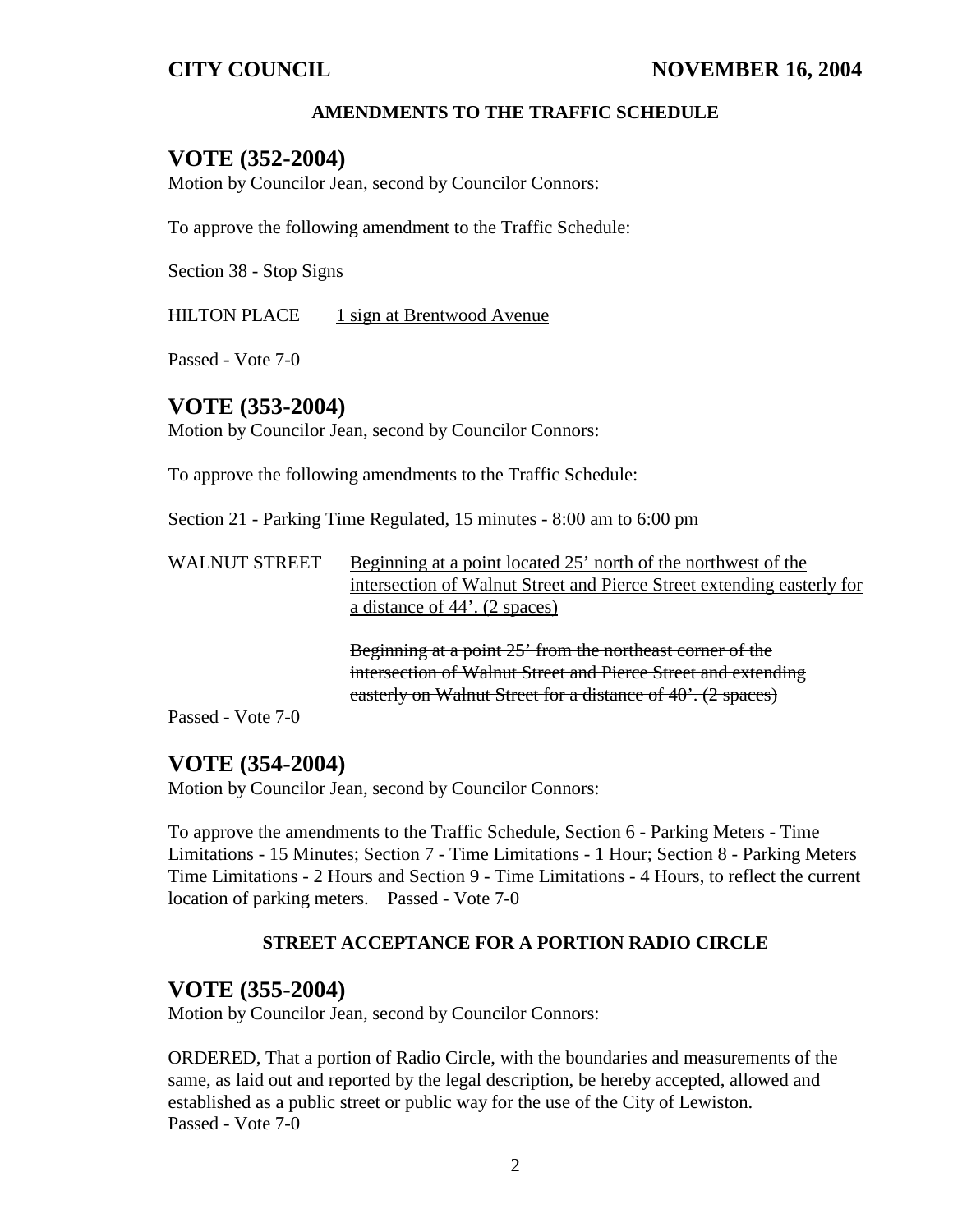## **STREET ACCEPTANCE FOR A PORTION OF CEDAR STREET**

# **VOTE (356-2004)**

Motion by Councilor Jean, second by Councilor Connors:

ORDERED, That a portion of Cedar Street, with the boundaries and measurements of the same, as laid out and reported by the legal description, be hereby accepted, allowed and established as a public street or public way for the use of the City of Lewiston. Passed - Vote 7-0

## **STREET ACCEPTANCE OF ALMOND AVENUE AND APPROVAL OF A RIGHT OF ACCESS EASEMENT**

## **VOTE (357-2004)**

Motion by Councilor Jean, second by Councilor Connors:

ORDERED, That Almond Avenue, with the boundaries and measurements of the same, as laid out and reported by the legal description, be hereby accepted, allowed and established as a public street or public way for the use of the City of Lewiston; and that a right of access easement for utilities and drainage be approved. Passed - Vote 7-0

## **ESTABLISHMENT OF A PUBLIC EASEMENT ON AN UNACCEPTED PORTION OF DENISE AVENUE**

## **VOTE (358-2004)**

Motion by Councilor Jean, second by Councilor Connors:

ORDERED, That a portion of Denise Avenue, with the boundaries and measurements of the same, as laid out and reported by the legal description, be hereby established as a public easement for the use of the City of Lewiston. Passed - Vote 7-0

## **ESTABLISHMENT OF A PUBLIC EASEMENT ON AN UNACCEPTED PORTION OF MELODY LANE**

## **VOTE (359-2004)**

Motion by Councilor Jean, second by Councilor Connors:

ORDERED, That a portion of Melody Lane, with the boundaries and measurements of the same, as laid out and reported by the legal description, be hereby established as a public easement for the use of the City of Lewiston. Passed - Vote 7-0

## **AUTHORIZATION TO ACCEPT TRANSFER OF FORFEITURE FUNDS**

## **VOTE (360-2004)**

Motion by Councilor Jean, second by Councilor Connors: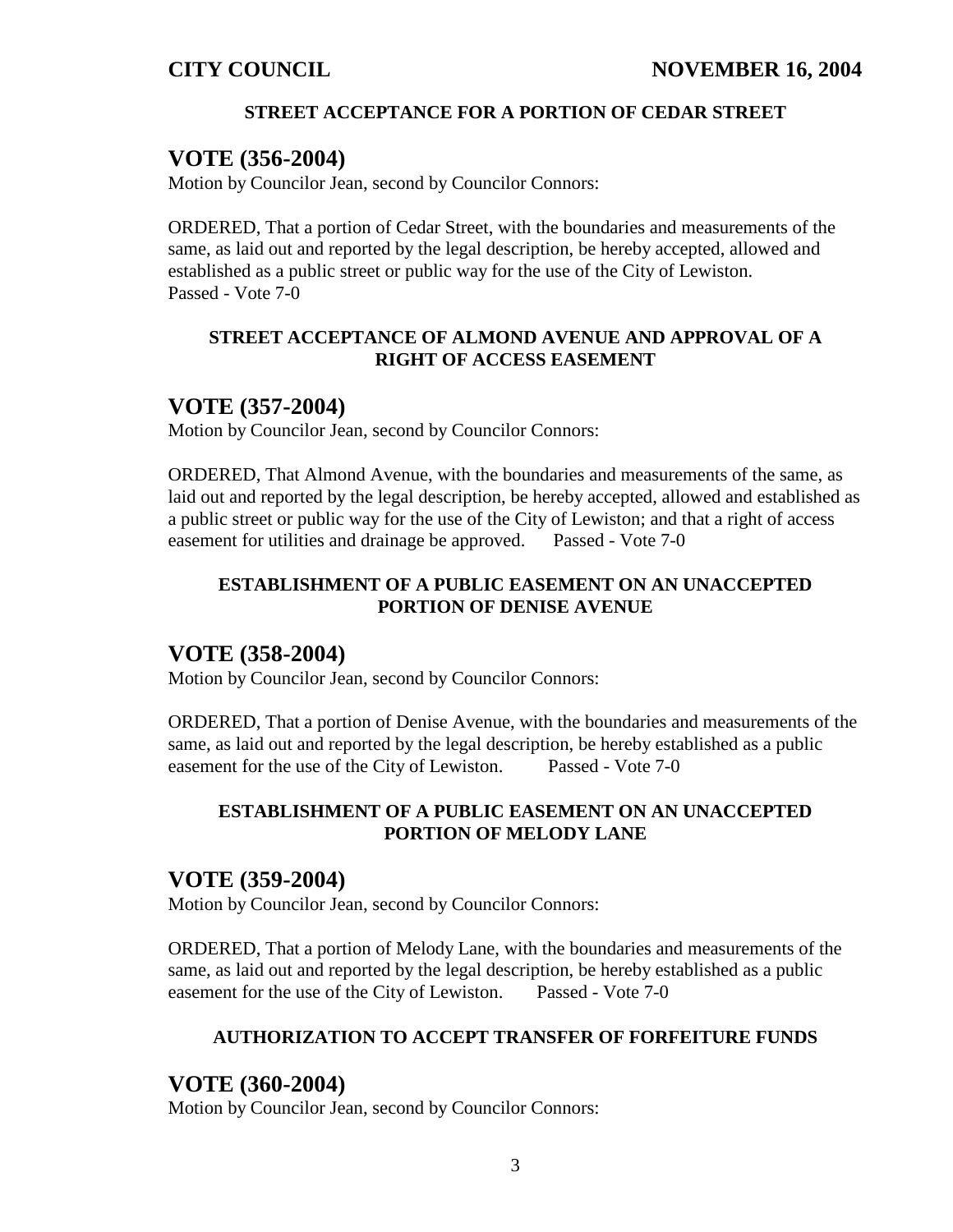## **CITY COUNCIL NOVEMBER 16, 2004**

That pursuant to Title 15, Maine Revised Statutes Annotated, Section 5824(3) and Section 5822(4)(A), the City Council hereby acknowledges and approves of the transfer of \$1,008.00, or any portion thereof, in the case of the State of Maine vs. Jonathan Green, CD-04-0015 and 05-DEA-442423 Court Records; the transfer of \$2,600.00, or any portion thereof, in the case of the State of Maine vs. Dana Brousseau, CR-03-3939 Court Records; the transfer of \$2,904.96, or any portion thereof, in the case of the State of Maine vs. Dorothy Hailu CE-03-0015 Court Records; the transfer of \$176.72, or any portion thereof, in the case of the State of Maine vs. Alfredo Mejias CE-03-0041 Court Records; the transfer of \$214.00, or any portion thereof, in the case of the State of Maine vs. Tracy Marion CE-04- 0027 Court Records; and the transfer of twenty percent of the proceeds from the sale of a 2002 Suzuki GSXR Motorcycle or any portion thereof, in the case of the State of Maine vs. Thomas Lowrey CE-03-0016 Court Records. Being funds forfeited pursuant to court process. It is further acknowledged that these funds shall be credited to the 'City of Lewiston Drug Enforcement Program', funds to be deposited in Account No. 590-3514050 at People's Heritage Bank. Passed - Vote 7-0

## **DECEMBER COUNCIL MEETING SCHEDULE**

## **VOTE (361-2004)**

Motion by Councilor Jean, second by Councilor Connors:

To suspend Section 1,(a) of the Rules Governing the City Council and to hold one regular meeting during the month of December on December 7, 2004. Passed - Vote 7-0

#### **PUBLIC HEARING ON AN APPLICATION FOR AN AUTOMOBILE GRAVEYARD/JUNKYARD PERMIT**

Mayor Guay opened the public hearing for this item to receive citizen input and comment. No members of the public spoke for or against this item. Mayor Guay then closed the hearing.

## **VOTE (362-2004)**

Motion by Councilor Jean, second by Councilor Mendros:

To grant an Automobile Graveyard/Junkyard permit to Dana's Garage. Passed - Vote 7-0

## **CONSENT AGREEMENT FOR A SPECIAL AMUSEMENT PERMIT FOR DANCING & ENTERTAINMENT FOR ROCK N' ROBINS**

The City Administrator announced that the applicant, Michael Berube, submitted a written statement to his office earlier in the day, stating that he is withdrawing all requests for the issuance of the special amusement permit for his business, in light of the fact that he is closing the current business and is opening another business in this location which will not require a special amusement permit. The Administrator noted that the Consent Agreement is no longer necessary at this time.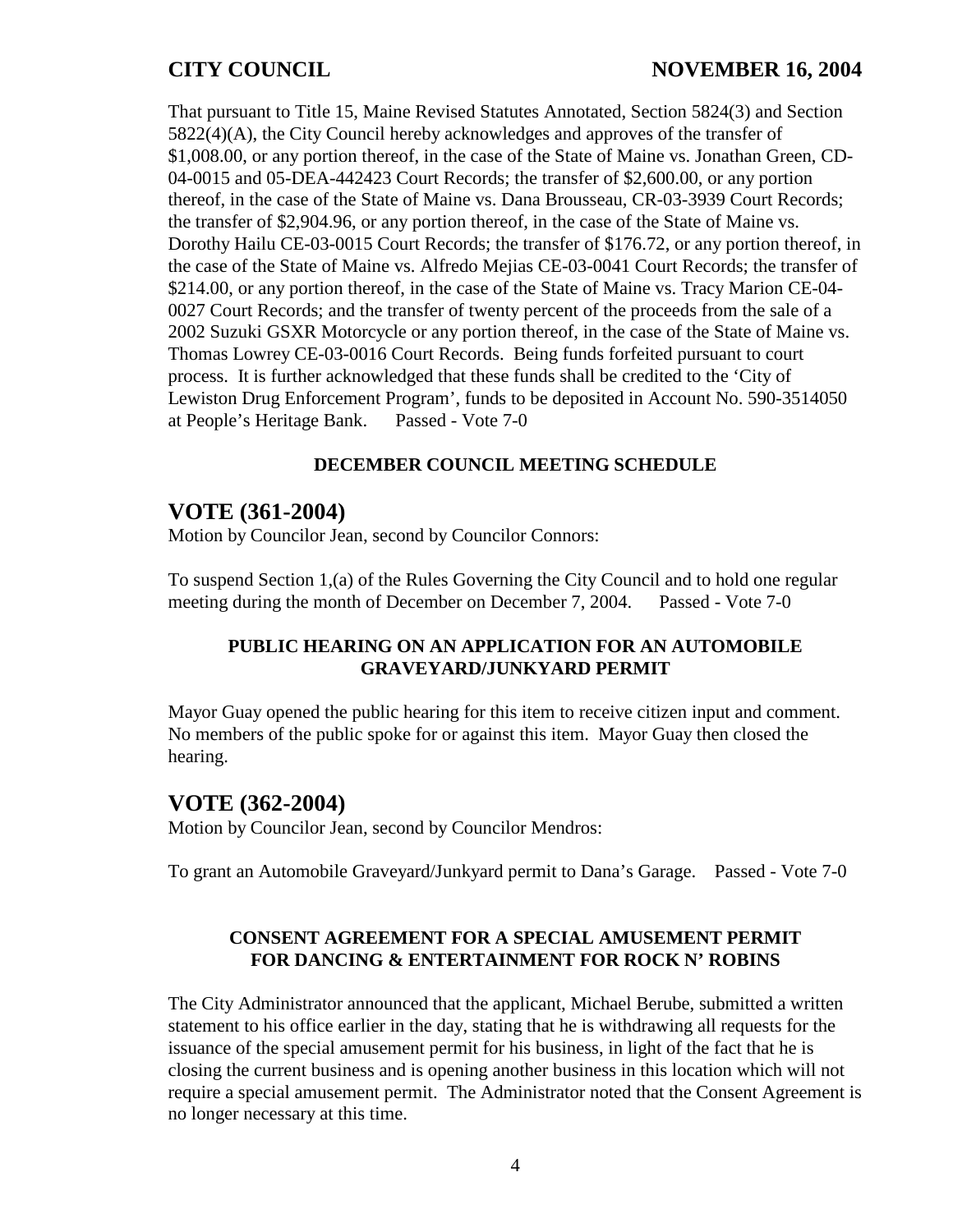# **VOTE (363-2004)**

Motion by Councilor Jean, second by Councilor Mendros:

To withdraw the Consent Agreement without prejudice. Passed - Vote 7-0

## **PUBLIC HEARING AND FIRST PASSAGE FOR CODE AMENDMENT REGARDING THE SOLID WASTE ORDINANCE**

Motion by Councilor Jean, second by Councilor Connors:

That the proposed amendment to the City Code of Ordinances, Chapter 62 "Solid Waste", Section 62-13 "Municipal collection of solid waste and recyclable materials" and Section 62-16 "Penalties and enforcement", receive first passage by a roll call vote and that the public hearing on said ordinance be continued to the meeting of December 7, 2004 for final passage.

Mayor Guay opened the public hearing for this item to receive citizen input and comment. No members of the public spoke for or against this item. Mayor Guay then closed the hearing. Councilor Connors suggested adding the phrase "except as noted above" so the intended policies of the Solid Waste Code would be a bit clearer to the reader in what the intention of the Code is, regarding this section. Councilors and staff concurred with his recommendation.

# **VOTE (364-2004)**

Motion by Councilor Connors, second by Councilor O'Brien:

To amend the proposed amendments to the Solid Waste ordinance by adding *,* "except as noted above" to the sentence in Section 62-13 that reads "Service will not be reinstated once it is terminated"*.* Passed - Vote 7-0

# **VOTE (365-2004)**

Vote on original motion, as amended:

That the proposed amendment to the City Code of Ordinances, Chapter 62 "Solid Waste", Section 62-13 "Municipal collection of solid waste and recyclable materials" and Section 62-16 "Penalties and enforcement", as amended above, receive first passage by a roll call vote and that the public hearing on said ordinance be continued to the meeting of December 7, 2004 for final passage. Passed - Vote 7-0

## **PUBLIC HEARING ON A NEW LIQUOR LICENSE APPLICATION AND SPECIAL AMUSEMENT PERMIT FOR THE GALLERY THEATRE BAR & 351 MARTINI BAR**

Mayor Guay opened the public hearing for this item to receive citizen input and comment. No members of the public spoke for or against this item. Mayor Guay then closed the hearing. Councilor Jean asked the Police Chief if there are any issues with the business,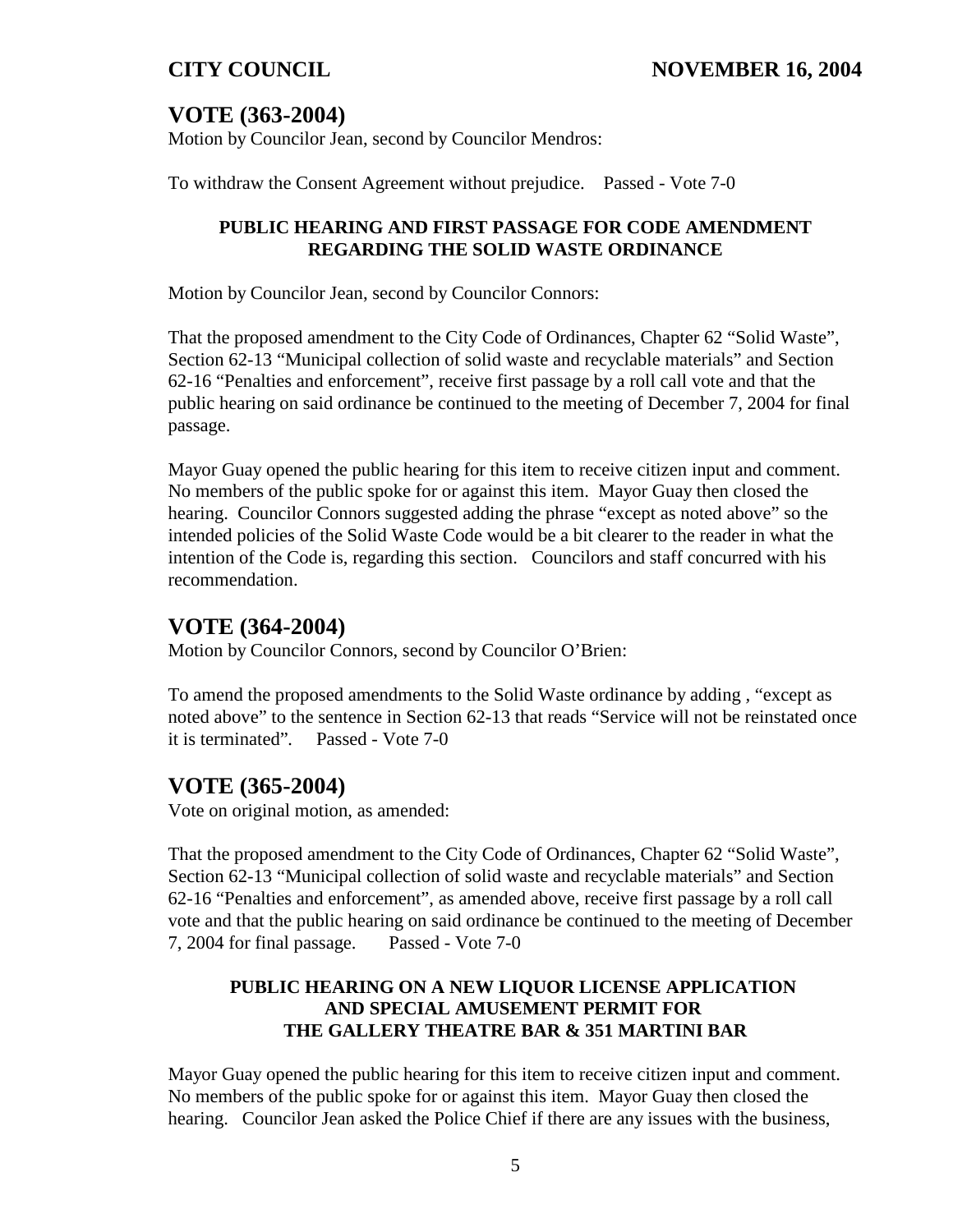especially since they operate until 1am. The Chief stated that the Department is recommending the renewal of the permit and said that the business owner works closely with the Police Department when any issues arise. Scott Verreault, owner of The Gallery Bar, said that there have been fourteen disorderly conduct listings in the police log during the past year, but noted that many are a result of patrons coming from other bars after these bars close. He said his staff will not serve many of these patrons and this is what has been creating a disturbance.

# **VOTE (366-2004)**

Motion by Councilor Jean, second by Councilor Connors:

To authorize the City Clerk's Office to approve a new liquor license application and special amusement permit for The Gallery Theatre Bar & 351 Martini Bar, 347 & 351 Lisbon Street. Passed - Vote 7-0

### **PUBLIC HEARING ON A NEW LIQUOR LICENSE AND SPECIAL AMUSEMENT PERMIT FOR DANCING AND ENTERTAINMENT FOR ROCK N' ROBINS**

The City Administrator stated that the application for this permit is from two gentlemen who have stated that they are the new owners of the business. It is the recommendation of city staff to deny this permit for several reasons: the application was not completely filled out, the police department has stated there is substantial omissions on the application regarding the applicant's background and history, that one of the applicants was involved with the day to day operation of the previous business, and there is no known purchase and sale agreement for the business or a sublease for the location, therefore not creating a clear indication that it is a new business establishment. Mr. Bennett stated that one of the applicants has two assault charges in his background, yet did not disclose this information and in fact on the application stated that there were no violations of this nature. Councilor Paradis supported the suggestion to deny the permit, stating that a message needs to be sent to area businesses. Councilor Bernier stated that the Council goes "round and round" with bars that take up police resources, and said that the prime applicant worked at this business in the past, and he hasgiven no indication that the problems won't continue under his ownership. She said she is not willing to jeopardize the police department for this business.

Mayor Guay opened the public hearing for this item to receive citizen input and comment. Paul Downing addressed the Council and stated he is the new co-owner of the business, along with Vincent Oden who could not attend the meeting tonight. Mr. Downing outlined their plans for the new business: to fix the past problems and to work with the police department on the various issues, to hire professional bouncers, to install security cameras, to implement a dress code, to keep out gang colors, to charge a cover charge after 11pm, to change the name of the club, to train the bartending staff better and to hire local police officers to serve as bouncers. Councilor Paradis asked Mr. Downing if he has ever been involved with running a bar in the past, or if he is involved with the current business of Rock 'n Robins. Mr. Downing stated he has never run a bar before and is new to Lewiston, having just retired from the Navy two months ago. Mayor Guay then closed the hearing.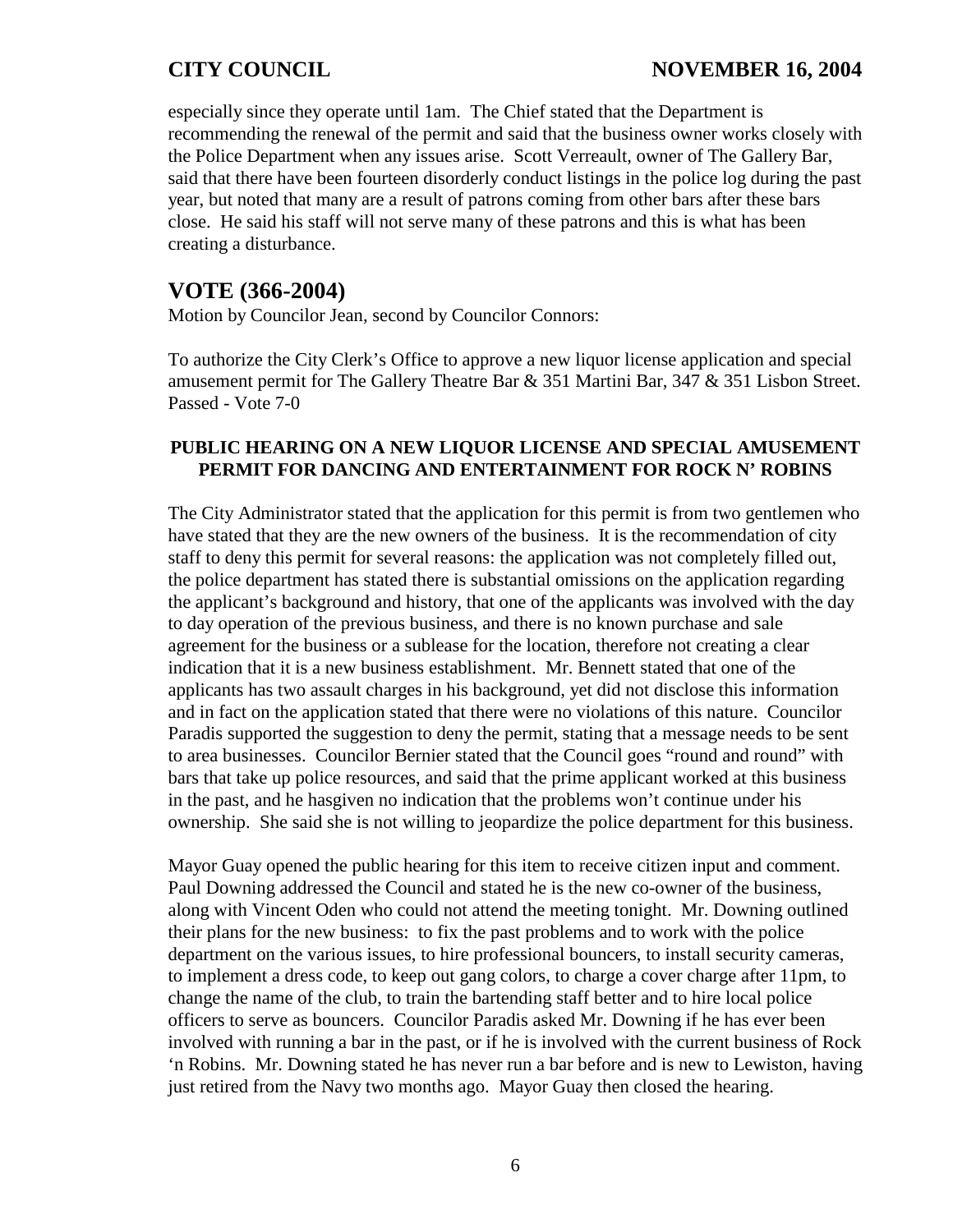# **VOTE (367-2004)**

Motion by Councilor Bernier, second by Councilor Jean:

To deny the licenses based upon information presented from the Police Department and to direct City staff to prepare a Findings of Fact for the denial of the licenses and to report back at the next City Council meeting. Passed - Vote 7-0

#### **REPORTS AND UPDATES**

The City Administrator stated that there will be an upcoming meeting with the new legislative delegation to discuss tax reform and the results of the City's Palesky report. Councilor Bernier stated there is a fifteen percent increase in the county budget, noting that the county elected officials are getting a three percent pay increase. She also said that during a recent county budget workshop, Deputy Sheriff Gagnon stated that the Sheriff's Department could run police/public safety patrol for all towns in the county and do it cheaper and more efficiently than is currently being done in towns with municipal police departments. Councilor Bernier directed the City Administrator to receive a proposal from the county regarding this issue, noting that it would need to include all of the services that the Lewiston Police Department currently provides.

#### **OTHER BUSINESS**

Councilor Rousseau thanked the Lewiston residents who voted "No" two weeks ago on the recent tax cap issue, and pledged to work to implement some of the findings of the task force.

#### **EXECUTIVE SESSION**

## **VOTE (368-2004)**

Motion by Councilor Paradis, second by Councilor Jean:

To enter into Executive Session to discuss pending litigation with the City Attorney. Passed - Vote 7-0

Executive Session began at 8:15 pm and ended at 8:35 pm.

## **SETTLEMENT OF LEGAL MATTER**

## **VOTE (369-2004)**

Motion by Councilor Connors, second by Councilor Paradis:

Having conferred with counsel, in an executive session convened pursuant to 1 M.R.S.A. Sec. 405(6)(E), regarding a proposed settlement in Lewiston's favor in the matter of City of Lewiston v. Fleet Environmental Services, LLC, et al., U.S. District Ct. Docket No. CV-03- 141-P-H, the Council hereby authorizes the City Administrator to complete the negotiations